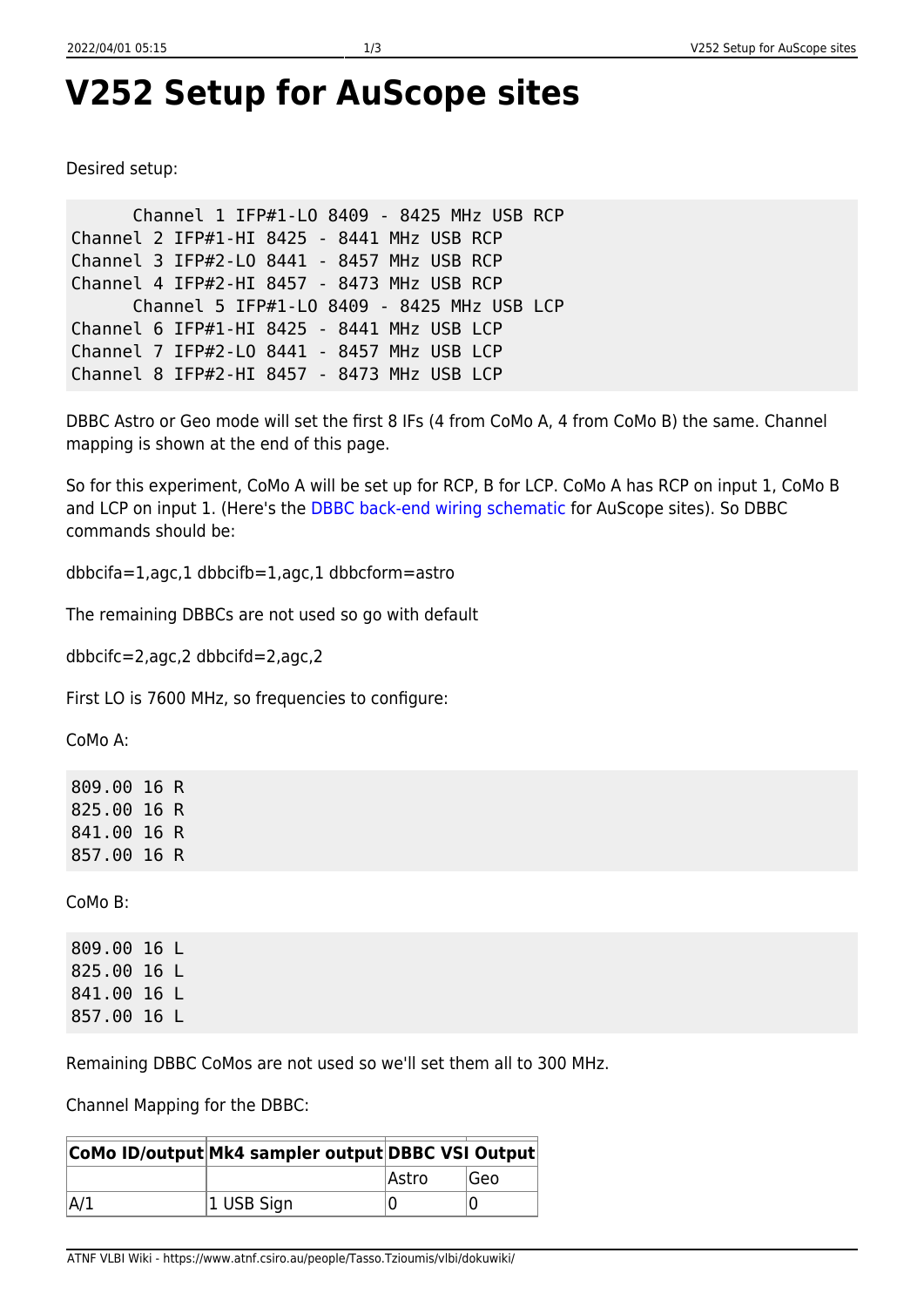update: 2015/12/18 16:38 lbaops:auscopenotes:v252setup https://www.atnf.csiro.au/people/Tasso.Tzioumis/vlbi/dokuwiki/doku.php/lbaops/auscopenotes/v252setup

| A/1 | 1 USB Mag   | $\mathbf 1$    | $\mathbf 1$    |
|-----|-------------|----------------|----------------|
| A/2 | 2 USB Sign  | 2              | $\overline{2}$ |
| A/2 | 2 USB Mag   | 3              | 3              |
| A/3 | 3 USB Sign  | 4              | 4              |
| A/3 | 3 USB Mag   | 5              | 5              |
| A/4 | 4 USB Sign  | 6              | 6              |
| A/4 | 4 USB Mag   | $\overline{7}$ | $\overline{7}$ |
| B/1 | 5 USB Sign  | 8              | 8              |
| B/1 | 5 USB Mag   | 9              | 9              |
| B/2 | 6 USB Sign  | 10             | 10             |
| B/2 | 6 USB Mag   | 11             | 11             |
| B/3 | 7 USB Sign  | 12             | 12             |
| B/3 | 7 USB Mag   | 13             | 13             |
| B/4 | 8 USB Sign  | 14             | 14             |
| B/4 | 8 USB Mag   | 15             | 15             |
| A/1 | 1 LSB Sign  | 16             | 16             |
| A/1 | 1 LSB Mag   | 17             | 17             |
| A/2 | 2 LSB Sign  | 18             |                |
| A/2 | 2 LSB Mag   | 19             |                |
| A/3 | 3 LSB Sign  | 20             |                |
| A/3 | 3 LSB Mag   | 21             |                |
| A/4 | 4 LSB Sign  | 22             |                |
| A/4 | 4 LSB Mag   | 23             |                |
| B/1 | 5 LSB Sign  | 24             |                |
| B/1 | 5 LSB Mag   | 25             |                |
| B/2 | 6 LSB Sign  | 26             |                |
| B/2 | 6 LSB Mag   | 27             |                |
| B/3 | 7 LSB Sign  | 28             |                |
| B/3 | 7 LSB Mag   | 29             |                |
| B/4 | 8 LSB Sign  | 30             | 18             |
| B/4 | 8 LSB Mag   | 31             | 19             |
| C/1 | 9 USB Sign  |                | 20             |
| C/1 | 9 USB Mag   |                | 21             |
| C/2 | 10 USB Sign |                | 22             |
| C/2 | 10 USB Mag  |                | 23             |
| C/3 | 11 USB Sign |                | 24             |
| C/3 | 11 USB Mag  |                | 25             |
| C/4 | 12 USB Sign |                | 26             |
| C/4 | 12 USB Mag  |                | 27             |
| D/1 | 13 USB Sign |                | 28             |
| D/1 | 13 USB Mag  |                | 29             |
| D/2 | 14 USB Sign |                | 30             |
| D/2 | 14 USB Mag  |                | 31             |
| D/3 | 15 USB Sign |                |                |

Last